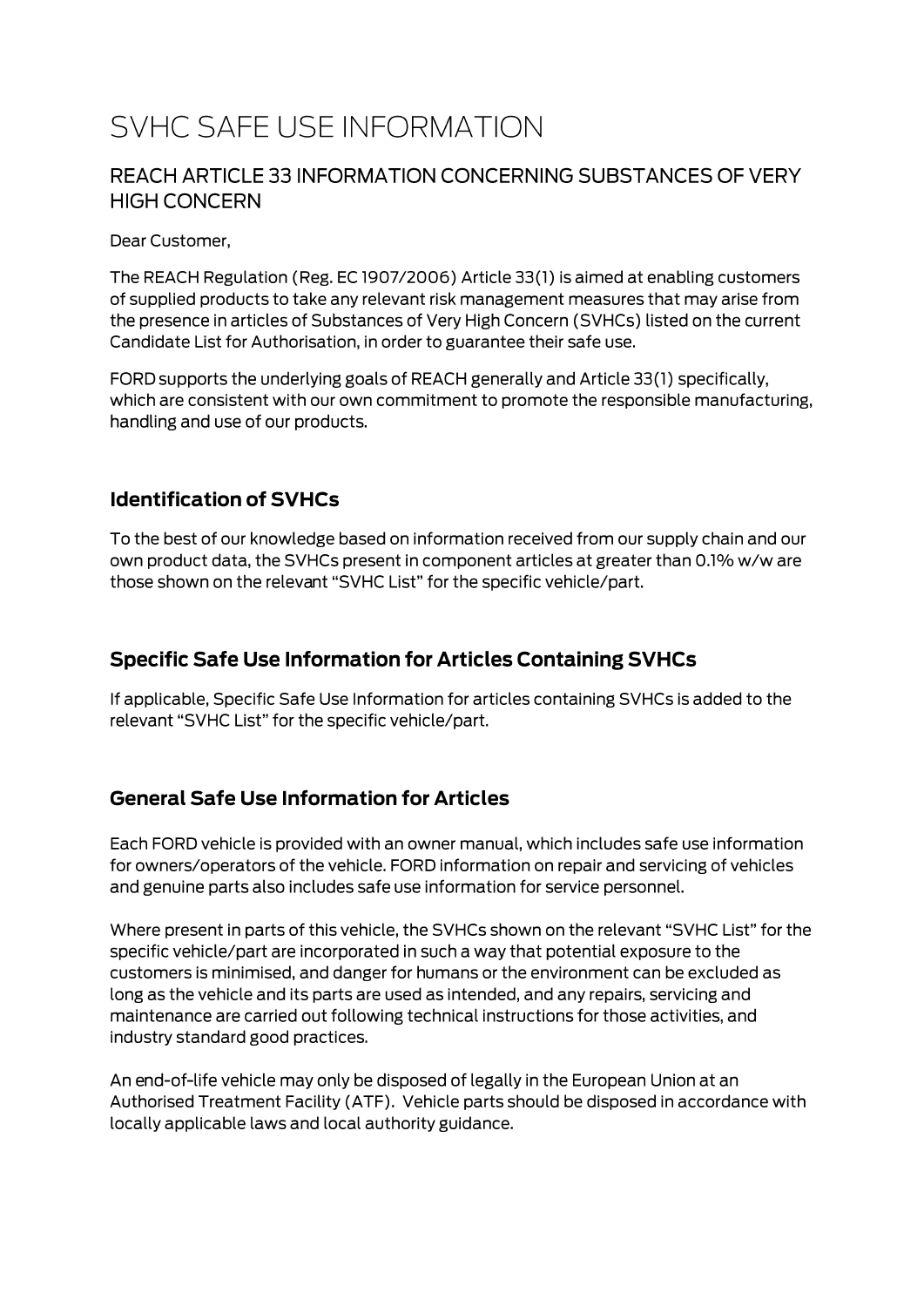# **Model: FORD ECOSPORT**

## SVHC List based on ECHA Candidate list as of July 1st 2017

# **Specific Safe Use Information for Articles Containing SVHCs**

No specific safe use information is required - follow General Safe Use Information for Articles.

| Commodity                                                               | <b>REACH SVHCs</b>                                                                               |
|-------------------------------------------------------------------------|--------------------------------------------------------------------------------------------------|
| <b>A/C Compressor</b>                                                   | 2-Ethoxyethanol [110-80-5]                                                                       |
|                                                                         | Lead [7439-92-1]                                                                                 |
| A/C Lines, Receiver Drier<br>and Accumulator                            | Lead [7439-92-1]                                                                                 |
| <b>ABS/ESC Module</b>                                                   | Lead [7439-92-1]                                                                                 |
| <b>Accessories</b>                                                      | 1,2-Dimethoxyethane [110-71-4]                                                                   |
|                                                                         | 1-Methyl-2-pyrrolidone [872-50-4]                                                                |
|                                                                         | Lead [7439-92-1]                                                                                 |
| AIS - Air Cleaner and Low<br><b>Pressure Ducts</b>                      | Lead [7439-92-1]                                                                                 |
|                                                                         | Lead-monoxide [1317-36-8]                                                                        |
| <b>AIS - High Pressure Ducts</b>                                        | Imidazolidine-2-thione [96-45-7]                                                                 |
| <b>Alternator</b>                                                       | 4,4'-Isopropylidenediphenol [80-05-7]                                                            |
|                                                                         | Lead [7439-92-1]                                                                                 |
| Antenna                                                                 | Lead [7439-92-1]                                                                                 |
| <b>Audio and Navigation Head</b><br><b>Units</b>                        | 4,4'-Isopropylidenediphenol [80-05-7]                                                            |
|                                                                         | Diboron-trioxide [1303-86-2]                                                                     |
|                                                                         | Lead [7439-92-1]                                                                                 |
|                                                                         | Lead-monoxide [1317-36-8]                                                                        |
|                                                                         | Lead-titanium-trioxide [12060-00-3]                                                              |
| <b>Axle</b>                                                             | Imidazolidine-2-thione [96-45-7]                                                                 |
|                                                                         | Lead [7439-92-1]                                                                                 |
| <b>Badges</b>                                                           | 2-ethylhexyl 10-ethyl-4,4-dioctyl-7-oxo-8-oxa-3,5-dithia-4-<br>stannatetradecanoate [15571-58-1] |
| <b>Battery</b>                                                          | Lead [7439-92-1]                                                                                 |
| <b>Body Structure -</b><br><b>Decklid/Liftgate (incl</b><br>Hinge/Supt) | C,C'-azodi(formamide) [123-77-3]                                                                 |
| <b>Body Structure - Floor Pan -</b><br><b>Front Floor and Side Sill</b> | Lead [7439-92-1]                                                                                 |
| <b>Body Structure - Front End</b><br><b>Structure</b>                   | Imidazolidine-2-thione [96-45-7]                                                                 |
| Bodyside, Wheel Arch,<br>Rocker Moldings                                | C,C'-azodi(formamide) [123-77-3]                                                                 |
|                                                                         | Nonoxinol [9016-45-9]                                                                            |
| <b>Brake - Parking</b>                                                  | 2-(2H-Benzotriazol-2-yl)-4,6-ditertpentylphenol [25973-55-1]                                     |
|                                                                         | Lead [7439-92-1]                                                                                 |
| <b>Brake Actuation</b>                                                  | Lead [7439-92-1]                                                                                 |
|                                                                         | Lead-monoxide [1317-36-8]                                                                        |
| <b>Brake Tubes and Hoses</b>                                            | Lead [7439-92-1]                                                                                 |
| <b>Brakes - Caliper &amp; Anchor</b><br><b>Brkt Assy (Front, Rear)</b>  | Lead [7439-92-1]                                                                                 |
| <b>Brakes - Drum (Front/Rear)</b>                                       | Lead [7439-92-1]                                                                                 |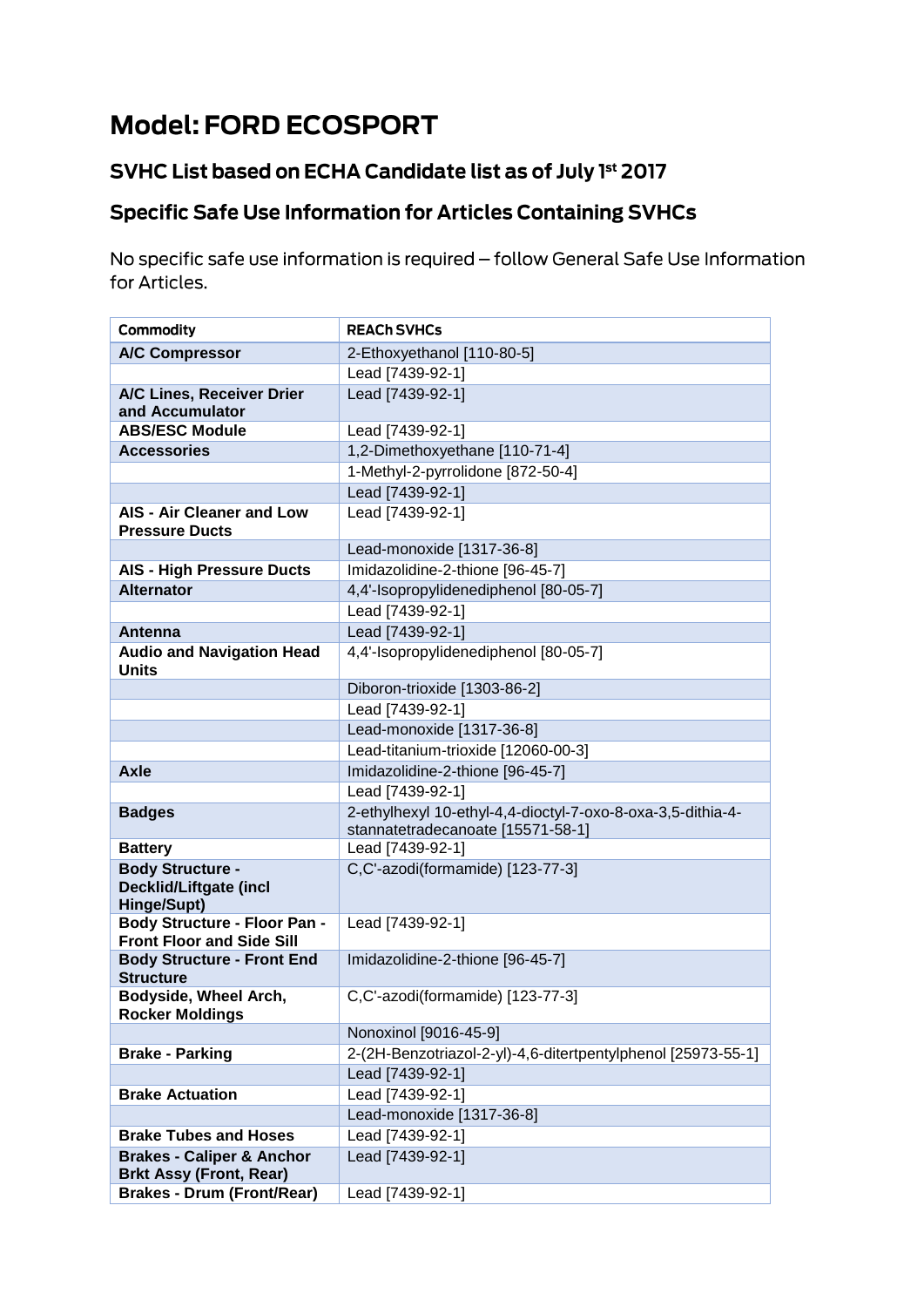| <b>Bumpers Beams (Un-</b>                                    | Lead [7439-92-1]                                             |
|--------------------------------------------------------------|--------------------------------------------------------------|
| <b>Exposed) - Front/Rear</b>                                 |                                                              |
| <b>CHMSL</b>                                                 | Lead [7439-92-1]                                             |
|                                                              | Lead-monoxide [1317-36-8]                                    |
| <b>Clutch / DMF (Dual Mass</b><br>Flywheel)                  | Lead [7439-92-1]                                             |
| <b>Console Floor/Rear</b>                                    | 2-(2H-Benzotriazol-2-yl)-4,6-ditertpentylphenol [25973-55-1] |
| <b>Control Arm and Bushing</b><br><b>Assembly</b>            | Boric acid [10043-35-3]                                      |
|                                                              | Cobalt-dichloride [7646-79-9]                                |
| <b>EDS Wiring Assembly &amp;</b><br><b>Components</b>        | Lead [7439-92-1]                                             |
| <b>EGR System (Gas/Diesel)</b>                               | Lead [7439-92-1]                                             |
| <b>Electro/Mechanical Devices</b>                            | Lead [7439-92-1]                                             |
| <b>Electro/Mechanical Devices</b><br>- Security              | Lead(II, IV)-oxide [1314-41-6]                               |
| <b>Electronic Control Panel</b><br>and CCH                   | 4,4'-Isopropylidenediphenol [80-05-7]                        |
|                                                              | Lead [7439-92-1]                                             |
|                                                              | Lead titanium zirconium oxide [12626-81-2]                   |
|                                                              | Lead-monoxide [1317-36-8]                                    |
|                                                              | N,N-Dimethylacetamide [127-19-5]                             |
|                                                              | Octamethylcyclotetrasiloxane [556-67-2]                      |
| <b>Electronic Modules -</b><br><b>Displays</b>               | 2-(2H-Benzotriazol-2-yl)-4,6-ditertpentylphenol [25973-55-1] |
|                                                              | Diboron-trioxide [1303-86-2]                                 |
|                                                              | Lead [7439-92-1]                                             |
|                                                              | Lead-monoxide [1317-36-8]                                    |
| <b>Electronic Modules - Door</b><br>Zone                     | Lead [7439-92-1]                                             |
|                                                              | Lead titanium zirconium oxide [12626-81-2]                   |
|                                                              | Lead-monoxide [1317-36-8]                                    |
| <b>Electronic Modules - SYNC</b>                             | Lead [7439-92-1]                                             |
|                                                              | Lead-monoxide [1317-36-8]                                    |
|                                                              | Lead-titanium-trioxide [12060-00-3]                          |
| <b>Engine Covers and Badges</b>                              | Lead [7439-92-1]                                             |
| <b>Engine Sealing (Including</b><br>head gaskets)            | Lead [7439-92-1]                                             |
| <b>Evaporator and Blower</b><br><b>Assemby (HVAC Module)</b> | Diboron-trioxide [1303-86-2]                                 |
|                                                              | Lead [7439-92-1]                                             |
|                                                              | Lead-monoxide [1317-36-8]                                    |
|                                                              | Lead-titanium-trioxide [12060-00-3]                          |
|                                                              | Nonoxinol [9016-45-9]                                        |
| <b>Fan/Radiator Module</b>                                   | Lead [7439-92-1]                                             |
| <b>FEAD</b>                                                  | Lead [7439-92-1]                                             |
| <b>Front / Rear Door Trim</b>                                | C,C'-azodi(formamide) [123-77-3]                             |
| <b>Fuel Injection</b>                                        | Imidazolidine-2-thione [96-45-7]                             |
|                                                              | Lead [7439-92-1]                                             |
| <b>Fuel Lines</b>                                            | Lead [7439-92-1]                                             |
|                                                              | Lead-monoxide [1317-36-8]                                    |
|                                                              | Lead-titanium-trioxide [12060-00-3]                          |
| <b>Fuel Tanks</b>                                            | Lead [7439-92-1]                                             |
| <b>GOR and Radiator Support</b>                              | Lead [7439-92-1]                                             |
| <b>Headlamp / Side Marker</b>                                | Lead [7439-92-1]<br>Lead-monoxide [1317-36-8]                |
|                                                              |                                                              |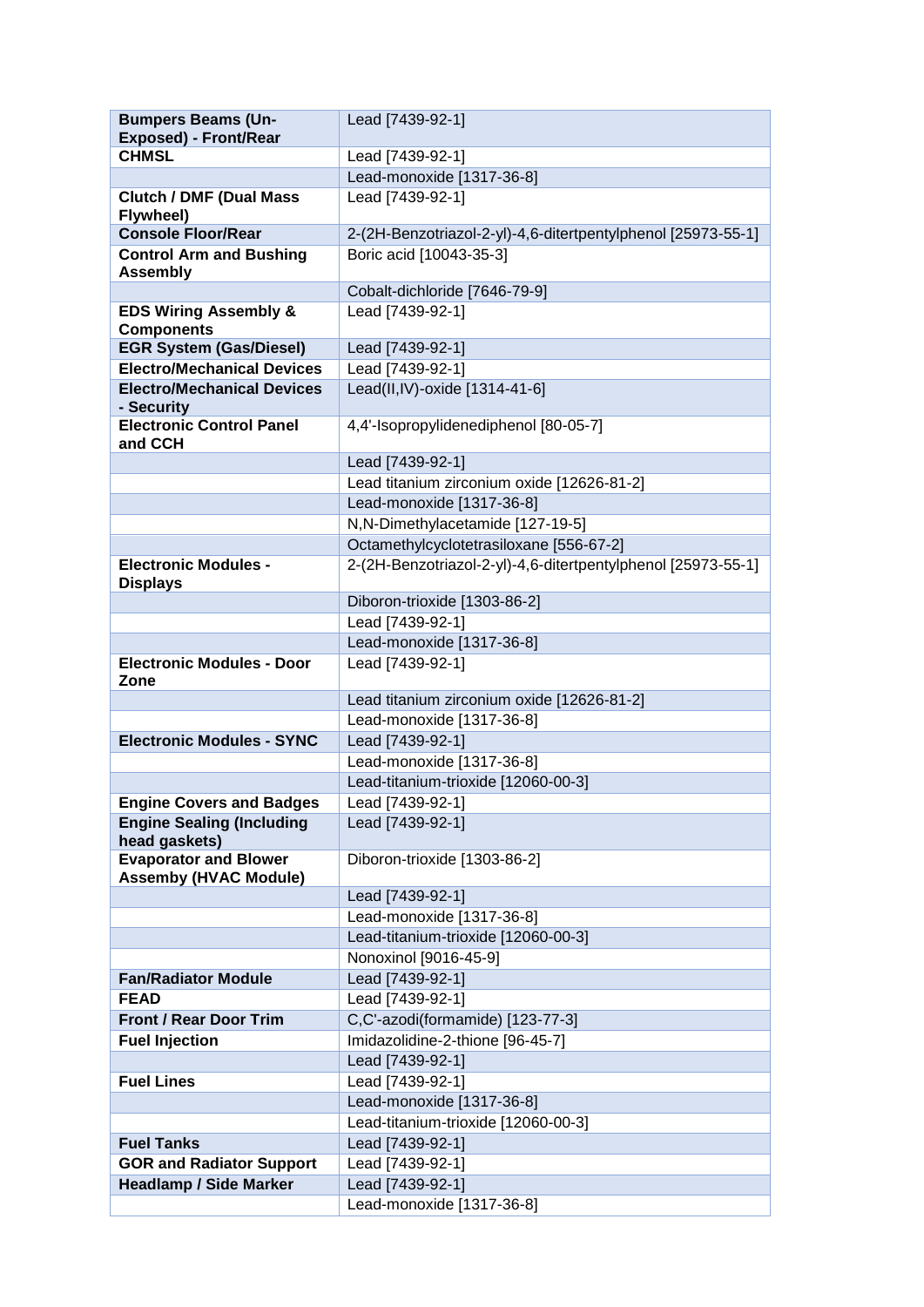|                                                    | Silicic acid, lead salt [11120-22-2]                                             |
|----------------------------------------------------|----------------------------------------------------------------------------------|
| <b>Instrument Cluster</b>                          | 2-(2H-Benzotriazol-2-yl)-4,6-ditertpentylphenol [25973-55-1]                     |
|                                                    | Lead [7439-92-1]                                                                 |
|                                                    | Lead-monoxide [1317-36-8]                                                        |
| <b>Interior Lighting</b>                           | 4,4'-Isopropylidenediphenol [80-05-7]                                            |
|                                                    | Lead [7439-92-1]                                                                 |
|                                                    | Lead titanium zirconium oxide [12626-81-2]                                       |
| Latches - Hood, Decklid and                        | C,C'-azodi(formamide) [123-77-3]                                                 |
| <b>Liftgate Latches</b>                            |                                                                                  |
|                                                    | Lead [7439-92-1]                                                                 |
| <b>Latches - Side Door/Latch</b>                   | Cobalt-dichloride [7646-79-9]                                                    |
| <b>Mini Module</b>                                 | Cobalt-dinitrate [10141-05-6]                                                    |
|                                                    | Lead [7439-92-1]                                                                 |
|                                                    | Nonoxinol [9016-45-9]                                                            |
| <b>Leaf Screen</b>                                 | C,C'-azodi(formamide) [123-77-3]                                                 |
| <b>Locks</b>                                       | 1,2-Dimethoxyethane [110-71-4]                                                   |
|                                                    | Lead [7439-92-1]                                                                 |
|                                                    | Lead-monoxide [1317-36-8]                                                        |
| <b>Mirrors</b>                                     | Lead [7439-92-1]                                                                 |
| <b>Park Assist</b>                                 | Lead [7439-92-1]                                                                 |
|                                                    | Lead-monoxide [1317-36-8]                                                        |
| <b>PATS Transceiver</b>                            | Lead [7439-92-1]                                                                 |
|                                                    | Lead titanium zirconium oxide [12626-81-2]                                       |
| <b>Plastic Bumpers and</b>                         | Lead [7439-92-1]                                                                 |
| <b>Fascias</b>                                     |                                                                                  |
|                                                    | Lead-monoxide [1317-36-8]                                                        |
| <b>Powertrain Control Module</b><br>(PCM/EEC/ ECM) | Lead [7439-92-1]                                                                 |
|                                                    | Lead-monoxide [1317-36-8]                                                        |
| <b>PT Mounts</b>                                   | Lead [7439-92-1]                                                                 |
| <b>PT Sensors</b>                                  | Diboron-trioxide [1303-86-2]                                                     |
|                                                    | Lead [7439-92-1]                                                                 |
|                                                    | Lead-monoxide [1317-36-8]                                                        |
| PTU (FWD)                                          | Lead [7439-92-1]                                                                 |
| <b>Rain and Daylight Sensor</b>                    | 1,3,5-Tris(oxiranylmethyl)-1,3,5-triazine-2,4,6(1H,3H,5H)-<br>trione [2451-62-9] |
|                                                    | Lead [7439-92-1]                                                                 |
| Seats - Foam - Cut and Sew                         | C,C'-azodi(formamide) [123-77-3]                                                 |
| Seats - JIT                                        | Lead [7439-92-1]                                                                 |
| <b>Seats - Structures</b>                          | Lead [7439-92-1]                                                                 |
| <b>Shifter Cables/Brackets -</b><br>Auto           | C,C'-azodi(formamide) [123-77-3]                                                 |
|                                                    | Dihexyl-phthalate [84-75-3]                                                      |
|                                                    | Lead [7439-92-1]                                                                 |
|                                                    | Lead-monoxide [1317-36-8]                                                        |
|                                                    | N,N-Dimethylacetamide [127-19-5]                                                 |
| <b>Shock Absorbers</b>                             | Lead [7439-92-1]                                                                 |
| <b>Side and Rear Vision (BLIS)</b>                 | Lead [7439-92-1]                                                                 |
|                                                    | Lead-titanium-trioxide [12060-00-3]                                              |
| <b>Speakers / Tweeters</b>                         | N,N-Dimethylacetamide [127-19-5]                                                 |
| <b>Spoiler</b>                                     | C,C'-azodi(formamide) [123-77-3]                                                 |
| <b>Steering Column</b>                             | Lead [7439-92-1]                                                                 |
| <b>Steering Gear and Linkage</b>                   | Imidazolidine-2-thione [96-45-7]                                                 |
|                                                    | Lead [7439-92-1]                                                                 |